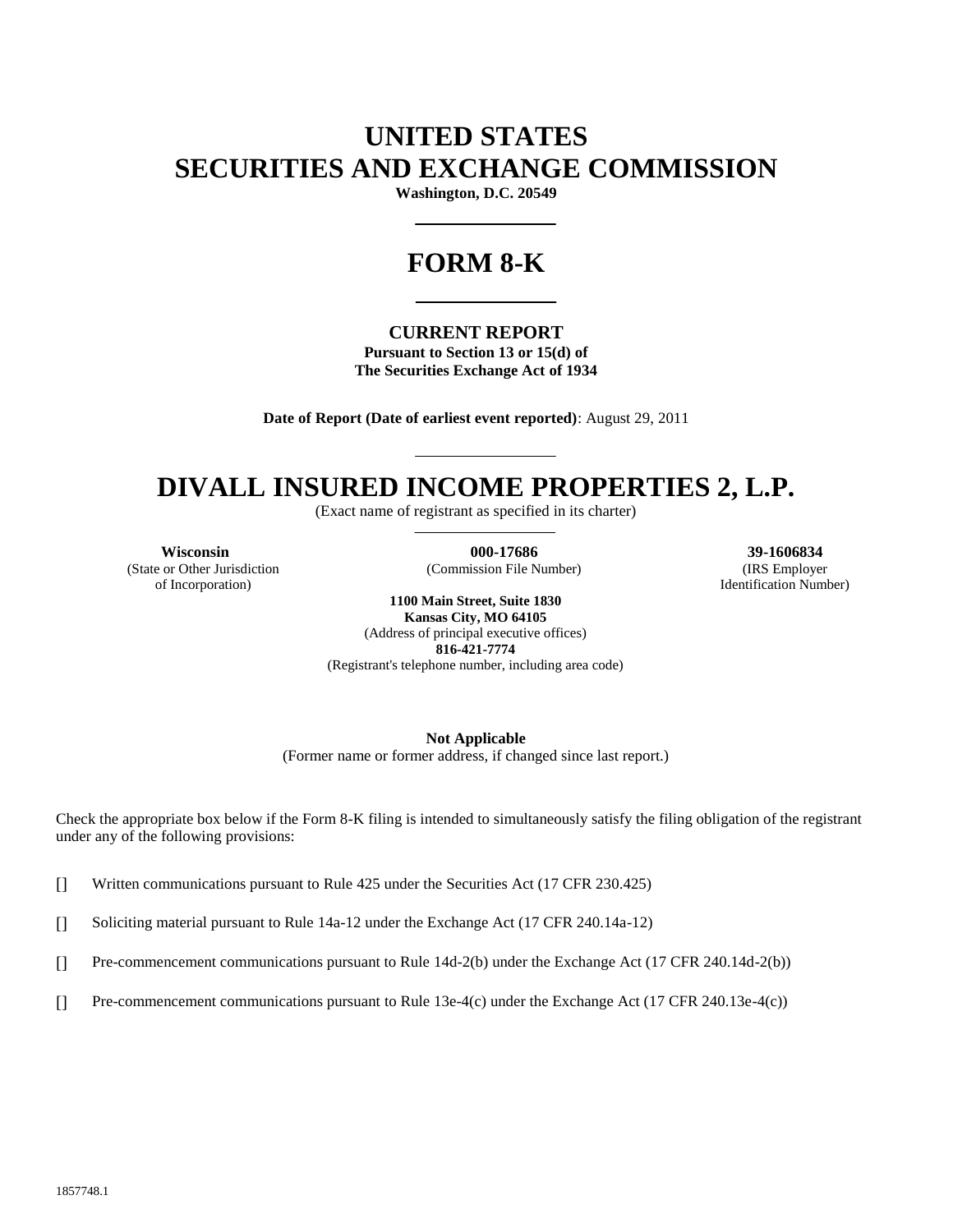## **Item 7.01. Regulation FD Disclosure**

The information provided in Item 8.01 of this current report on Form 8-K is incorporated herein by reference.

The information being furnished pursuant to Item 8.01 in this current report on Form 8-K and the information contained in Exhibit 99.1 shall not be deemed "filed" for purposes of Section 18 of the Securities Exchange Act of 1934 (as amended, the "Exchange Act") or otherwise subject to the liabilities of that section. Such information may only be incorporated by reference in another filing under the Exchange Act or the Securities Act of 1933 if such subsequent filing specifically references this current report on Form 8-K. In addition, the furnishing of information in this current report on Form 8-K is not intended to, and does not, constitute a determination or admission by the Partnership that the information is material or complete.

#### **Item 8.01. Other Events**

On August 29, 2011, DiVall Insured Income Properties 2, L.P. (the "Partnership") received notice of an unsolicited mini-tender offer from Peachtree Partners ("Peachtree") to purchase units of the Partnership (the "Units") from limited partners of the Partnership (the "Limited Partners") at a price of \$215.00 per Unit, less transfer fees of \$175 per investor and less any distributions paid after August 22, 2011. The Partnership expresses no opinion and is remaining neutral towards Peachtree's tender offer. The Partnership has drafted a letter to the Limited Partners dated August 31, 2011 providing further information regarding the tender offer by Peachtree.

A copy of the letter to the Limited Partners dated August 31, 2011 is attached to this current report on Form 8-K as Exhibit 99.1, which is incorporated herein by this reference.

A copy of the letter to the Limited Partners is also posted on the Partnership's website, which can be accessed at [http://www.divallproperties.com/newsletter.php.](http://www.divallproperties.com/newsletter.php)

## **Item 9.01 Financial Statements and Exhibits**

## (d) **Exhibits**

99.1 Letter to Limited Partners.

## **Forward-Looking Statements**

This current report on Form 8-K and the information contained in Exhibit 99.1 incorporated herein may contain forward-looking statements within the meaning of the safe harbor provisions of the Private Securities Litigation Reform Act of 1995. Such forward-looking statements include statements describing the objectives, projections, estimates or future predictions of the Partnership's operations. These statements may be identified by the use of forward-looking terminology such as "anticipates," "believes," "could," "estimate," "expect," "will," or other variations on these terms. The Partnership cautions that by their nature forward-looking statements involve risk or uncertainty and that actual results may differ materially from those expressed in any forward-looking statements as a result of such risks and uncertainties, including but not limited to: future economic and market conditions; changes in the commercial real estate markets, and uncertainties related to tenant operations.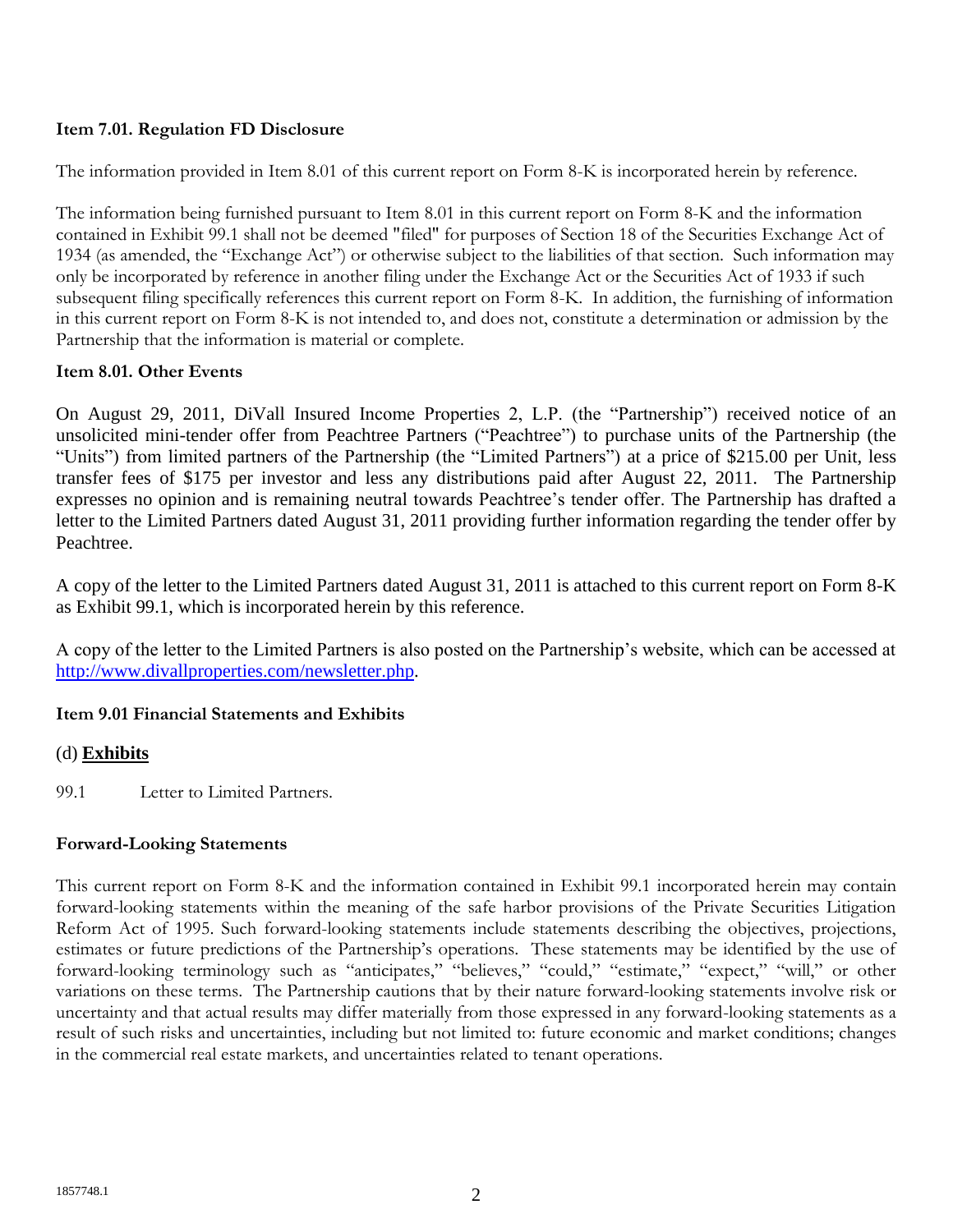All forward-looking statements contained in Exhibit 99.1 incorporated herein are expressly qualified in their entirety by this cautionary notice. The reader should not place undue reliance on such forward-looking statements, since the statements speak only as of the date that they are made and the Partnership has no obligation and does not undertake any obligation to publicly update, revise or correct any forward-looking statement for any reason.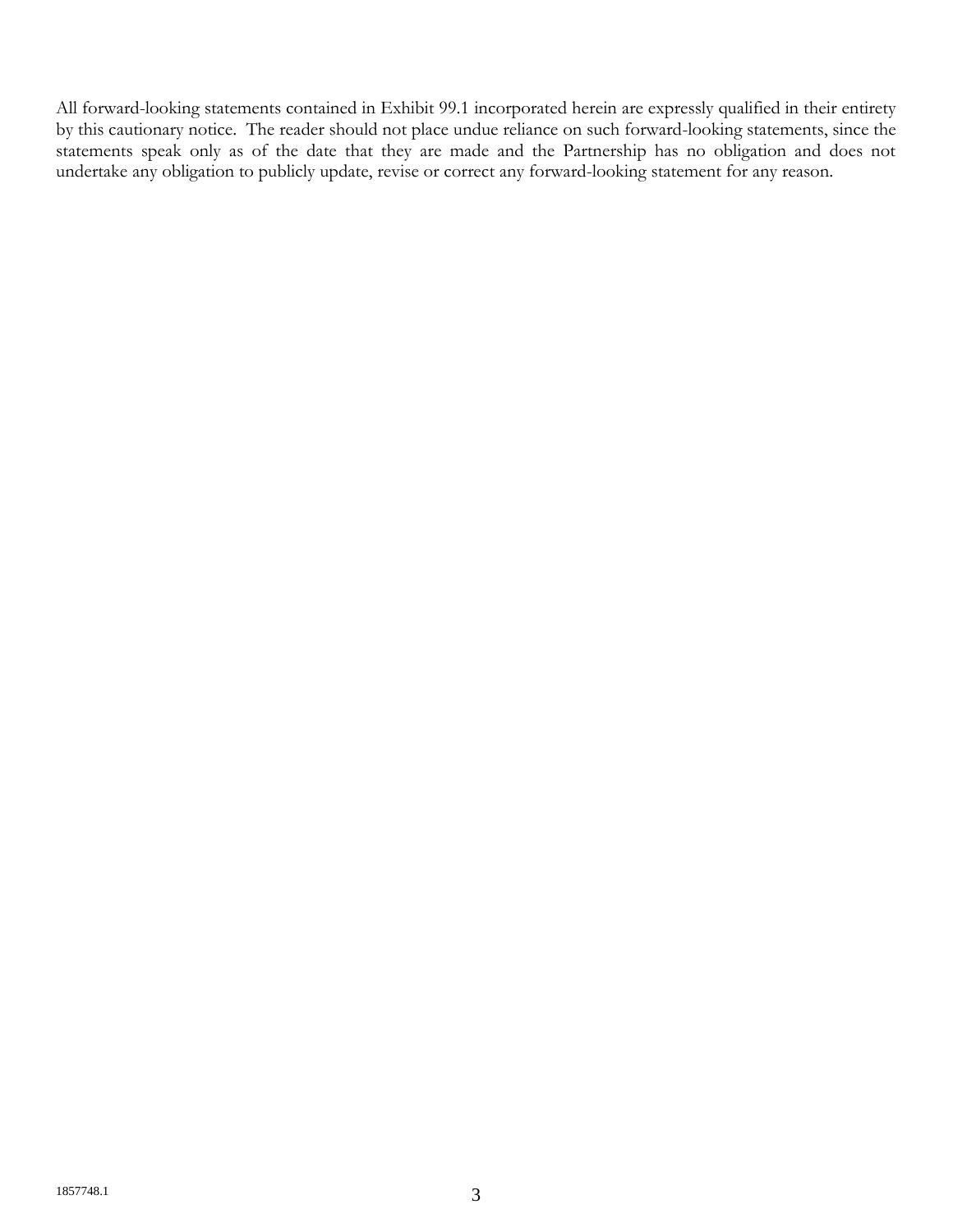# **SIGNATURES**

Pursuant to the requirements of the Securities Exchange Act of 1934, the registrant has duly caused this report to be signed on its behalf by the undersigned hereunto duly authorized.

# **DiVall Insured Income Properties 2, L.P.**

By: The Provo Group, Inc., General Partner

Date: August 31, 2011 By: /s/Bruce A. Provo Bruce A. Provo, President, Chief Executive Officer and Chief Financial **Officer**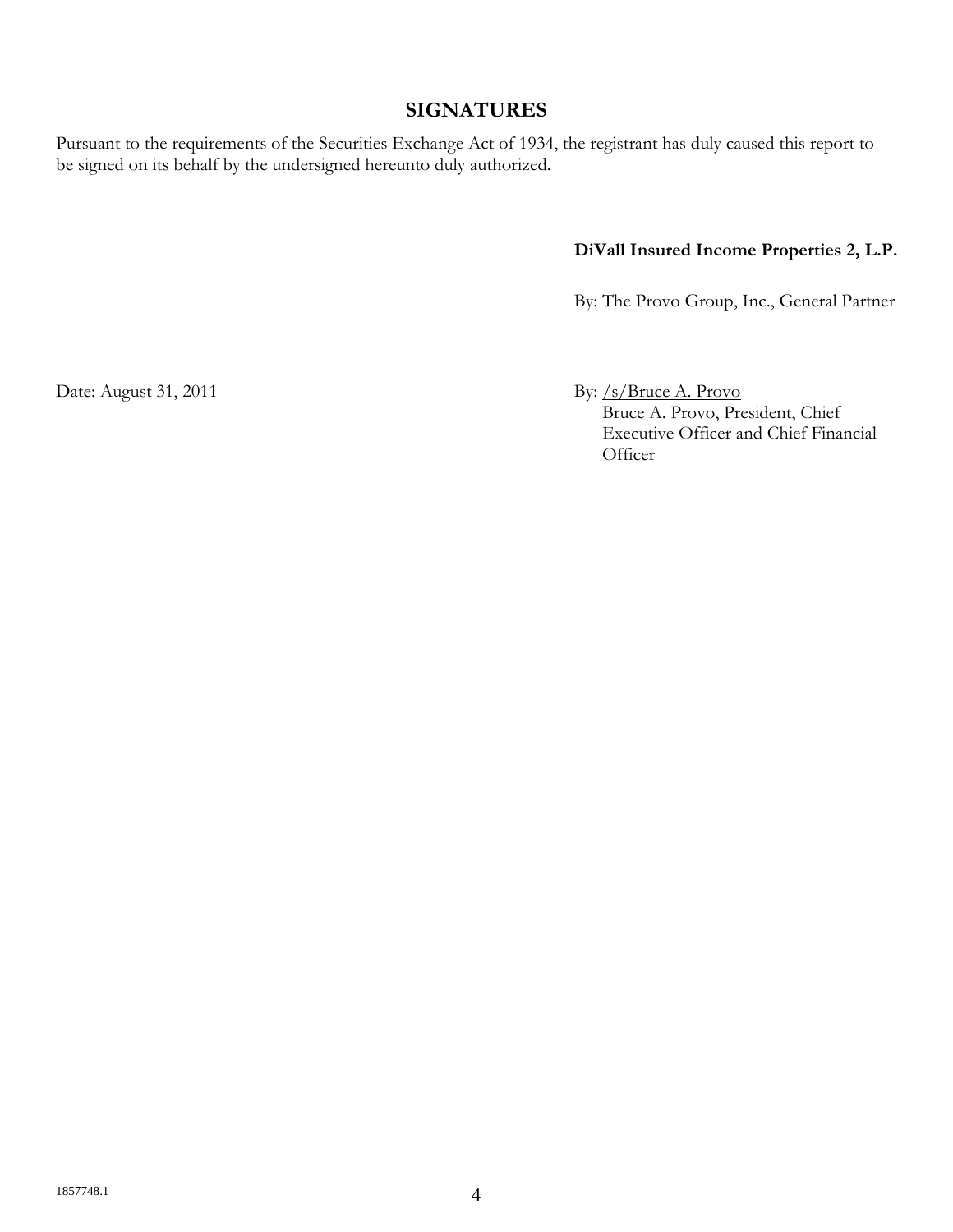August 31, 2011

#### **RE: DiVall Insured Income Properties 2, L.P. Third Party Tender Offer**

Ladies and Gentlemen:

On or about August 22, 2011, Peachtree Partners and its affiliates (collectively, the "Bidder") mailed a Repurchase Agreement to limited partners ("Limited Partners") of DiVall Insured Income Properties 2, L.P. (the "Partnership"), for the purposes of making a third-party tender offer for up to 4.9% (2,268 Units) of the Partnership, including those already owned by the Bidder, at a purchase price equal to \$215 per Unit less transfer fees of \$175 per investor and less any distributions paid after August 22, 2011 (the "Offer"). Due to the Offer constituting only 4.9% of units in the Partnership, the Bidder did not file a Schedule TO with the Securities and Exchange Commission ("SEC").

Pursuant to Rule 14e-2 of the Securities and Exchange Act of 1934 (as amended, the "Exchange Act"), the Partnership is obligated to take a position with respect to the Offer. To that end, in accordance with the terms of Rule  $14e-2(a)(2)$  of the Exchange Act, the Partnership expresses no opinion and is remaining neutral toward the Offer because the decision to accept the Offer is purely an economic decision that will depend on each Limited Partner's particular circumstance. Therefore, it would be inappropriate for the Partnership to substitute its judgment for that of the Limited Partners. However, the Partnership believes it is important that its Limited Partners understand the following information when considering selling Units to the Bidder or any other unsolicited offer.

1. Third-Party Sales:

The Partnership is not affiliated in any way with the Bidder and the money that may be tendered for the Offer does not come from or through the Partnership. Once the Partnership receives sufficient evidence of a sale from both the seller and buyer directing the Partnership to transfer the Units, the Units are transferred to the buyer upon the approval of the General Partner, The Provo Group, Inc ("TPG"). The Partnership will not be responsible for making sure the seller is paid. However, under the IRS Safe Harbor rules, in one year TPG can only approve the transfers of Units sold up to 2% of the total number of Partnership Units outstanding (46,280.30). We have already approved transfers aggregating approximately 1.98% in 2011. Accordingly, the Partnership does not have the ability to approve the transfer of any additional Partnership Units until the year 2012, except for Units sold and transferred through a Qualified Matching Service (see item 4 below).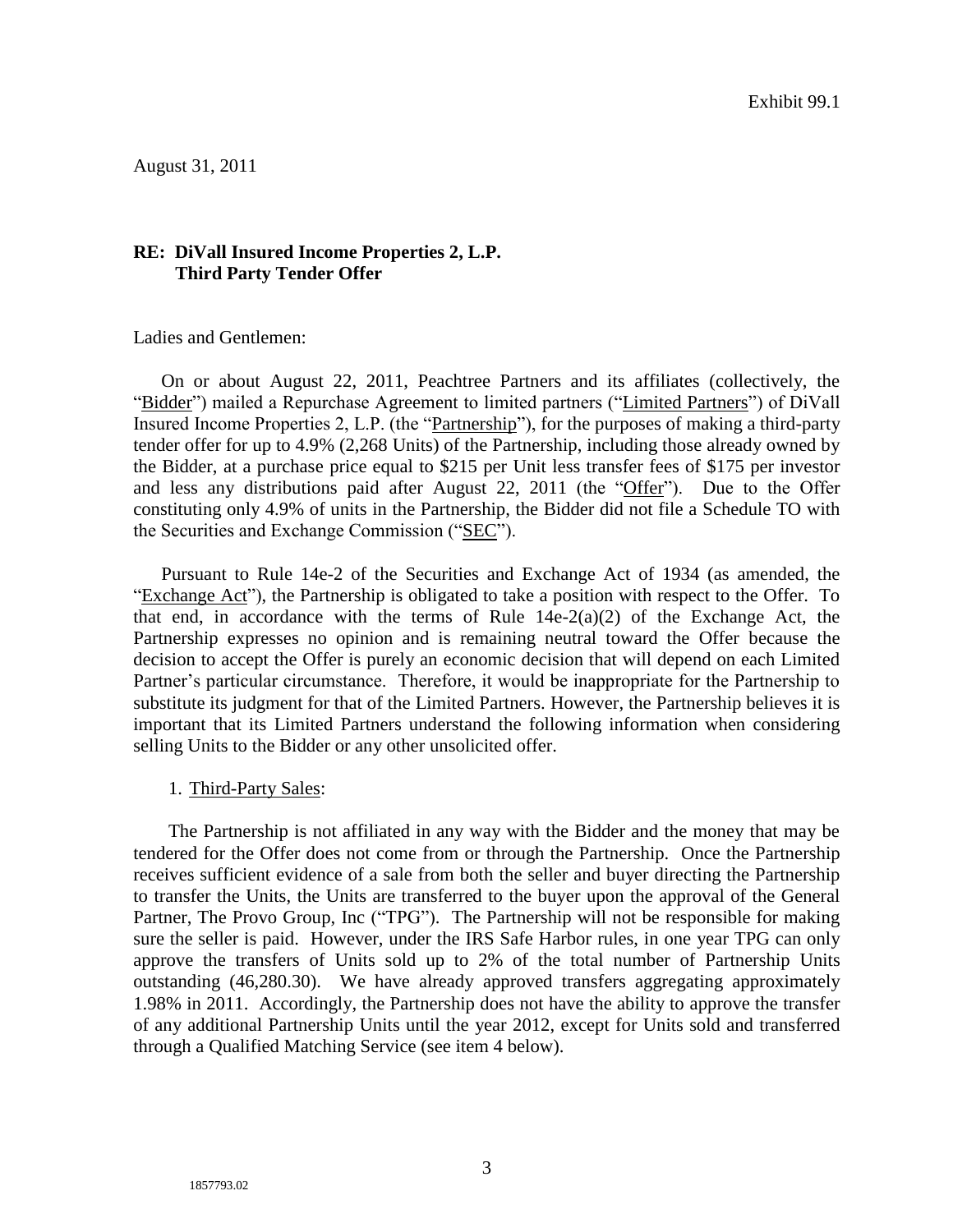DiVall Insured Income Properties 2, L.P. August 31, 2011 Page 2

With any unsolicited offer, it is important to thoroughly evaluate the terms and conditions. The fine print may be difficult to understand. For example, one area that seems to lead to confusion is who is entitled to receive (or get credit for) any distributions that occur before the sale is completed and the Unit is transferred.

The SEC has information for investors pertaining to mini-tender offers and has issued warnings about mini-tender offers. The SEC notice states: "Some bidders make mini-tender offers at below-market prices, hoping that they will catch investors off guard if the investors do not compare the offer price to the current market price." The SEC notice can be found at www.sec.gov/answers/miniten.htm.

#### 2. Purchase Price of Offer:

The Offer is based on a purchase price equal to \$215 per Unit of Limited Partnership Interest, less transfer fees of \$175 per investor.

The Bidder's purchase price is also subject to downward adjustment in the event of any distributions paid after August 22, 2011. As we understand the Offer, distributions paid after August 22, 2011 will reduce the \$215 per Unit purchase price.

Comparative transfer price information is available upon request to our Investor Relations Department. The Partnership's records indicate that Units have recently traded in a range from \$250 to \$270 per Unit. The Partnership, however, makes no representation that these prices are fair or reasonable.

#### 3. Current Rate of Return; Improved Portfolio:

The Partnership continues its efforts to eliminate weak performing properties and strengthen tenant quality, to provide greater stability. The Partnership's aggregate distributions for the First and Second Quarters of 2011 were approximately \$520,000 (\$11.24 per Unit). The approximate annualized adjusted "operating return" for the First and Second Quarters of 2011 would be approximately 7.02%, based on the internal estimated Net Unit Value of \$320 per Unit as of December 31, 2010. Former tenant Chinese Super Buffet vacated its Phoenix, AZ property in late June of 2011 and therefore minimum monthly operating rental collections are anticipated to be approximately \$6,000 lower in the Third and Fourth Quarters of 2011. The carrying value of the vacant Phoenix, AZ property was reduced by \$540,118, to its estimated fair value of \$0 as of June 30, 2011. Therefore, as of June 30, 2011, the adjusted December 31, 2010 internal estimated Net Unit Value would be approximately \$12 lower at \$308 per Unit. Management is currently evaluating its options as to the vacant Phoenix, AZ property.

#### 4. Qualified Matching Service:

Within the last several years, the Partnership instituted a "Qualified Matching Service" as defined in Section 1.7704-1(g) of the Treasury Regulations promulgated under Section 7704